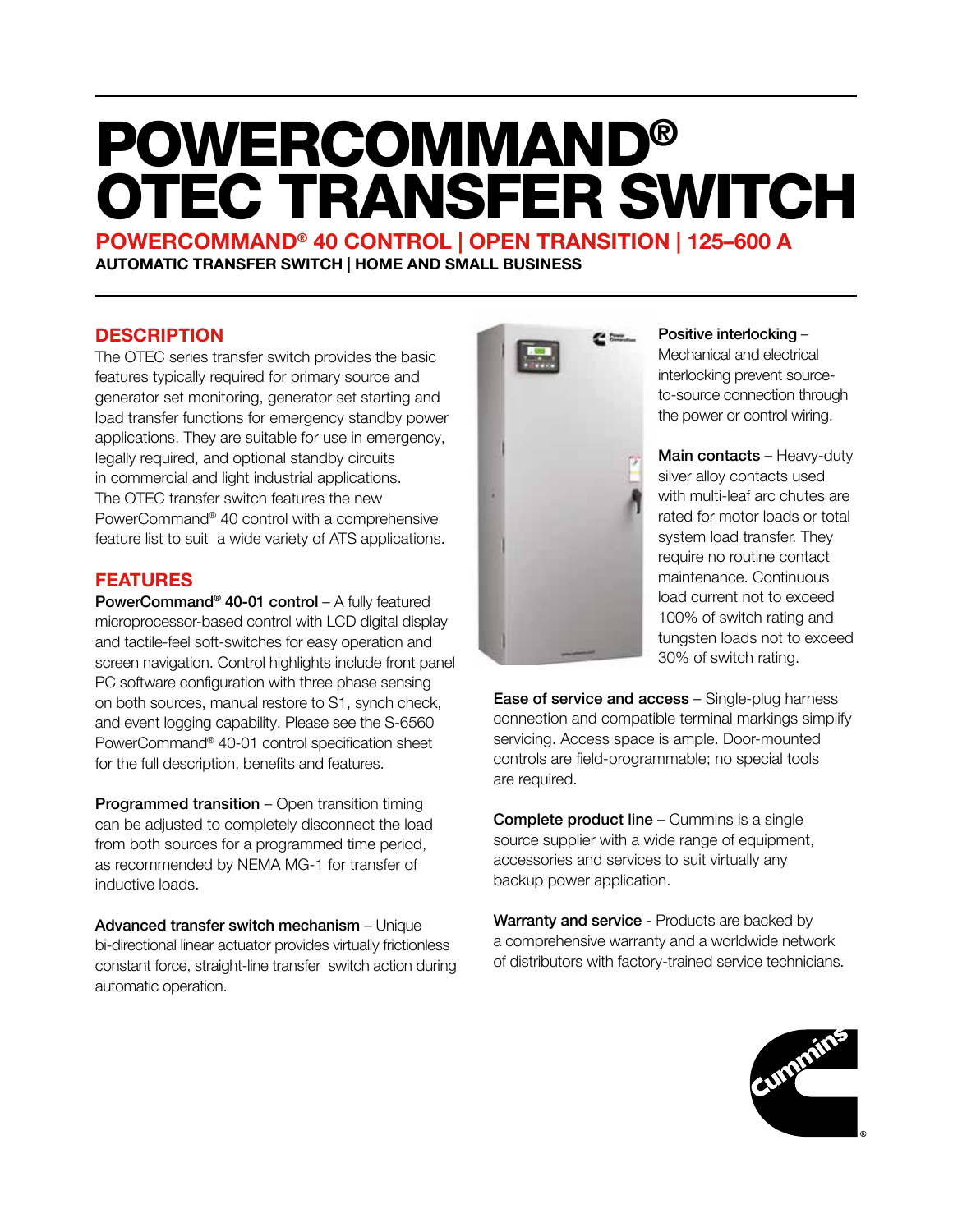### TRANSFER SWITCH MECHANISM

- Transfer switch mechanism is electrically operated and mechanically held in the Source 1 and Source 2 positions. The transfer switch incorporates electrical and mechanical interlocks to prevent inadvertent interconnection of the sources.
- Independent break-before-make action is used for this transfer switch.
- Electrical interlocks prevent simultaneous closing signals to normal and emergency contacts and interconnection of normal and emergency sources through the control wiring.
- High pressure silver alloy contacts resist burning and pitting. Separate arcing surfaces further protect the main contacts. Contact wear is reduced by multiple leaf arc chutes that cool and quench the arcs. Barriers separate the phases to prevent interphase flashover. A transparent protective cover allows visual inspection while inhibiting inadvertent contact with energized components.
- Switch mechanism, including contact assemblies, is UL 1008 certified to verify suitability for applications requiring high endurance switching capability for the life of the transfer switch. Withstand and



closing ratings are validated using the same set of contacts, further demonstrating the robust nature of the design.

| Voltage rating                                   | Up to 480 V AC 60 Hz.                                                                                                                                                                                                                                                           |
|--------------------------------------------------|---------------------------------------------------------------------------------------------------------------------------------------------------------------------------------------------------------------------------------------------------------------------------------|
| Arc interruption                                 | Multiple leaf arc chutes provide dependable arc interruption.                                                                                                                                                                                                                   |
| <b>Neutral bar</b>                               | A full current-rated neutral bar with lugs is standard on enclosed 3-pole transfer switches.                                                                                                                                                                                    |
| <b>Auxiliary contacts</b>                        | Two isolated contacts (one for each source) indicating switch position are provided for customer<br>use. Contacts are normally open, and close to indicate connection to the source. Wired to<br>terminal block for easy access. Rated at 10 A Continuous and 250 V AC maximum. |
| Operating temperature                            | -22 °F (-30 °C) to 140 °F (60 °C)                                                                                                                                                                                                                                               |
| Storage temperature                              | $-40$ $\degree$ F (-40 $\degree$ C) to 140 $\degree$ F (60 $\degree$ C)                                                                                                                                                                                                         |
| <b>Humidity</b>                                  | Up to 95 % relative, non-condensing                                                                                                                                                                                                                                             |
| Altitude                                         | Up to 10,000 ft $(3,000 \text{ m})$ without derating                                                                                                                                                                                                                            |
| Surge withstand ratings                          | Voltage surge performance and testing in compliance with the requirements of IEEE C62.41<br>(Category B3) and IEEE C62.45.                                                                                                                                                      |
| <b>Total transfer time</b><br>(source-to-source) | Will not exceed 6 cycles at 60 Hz with normal voltage applied to the actuator and without<br>programmed transition enabled.                                                                                                                                                     |
| Manual operation*                                | Transfer switch mechanisms are equipped with means to manually transfer. All sources must<br>be de-energized before manual operation is attempted.                                                                                                                              |

### SPECIFICATIONS

*\*See Operator Manual for further details.*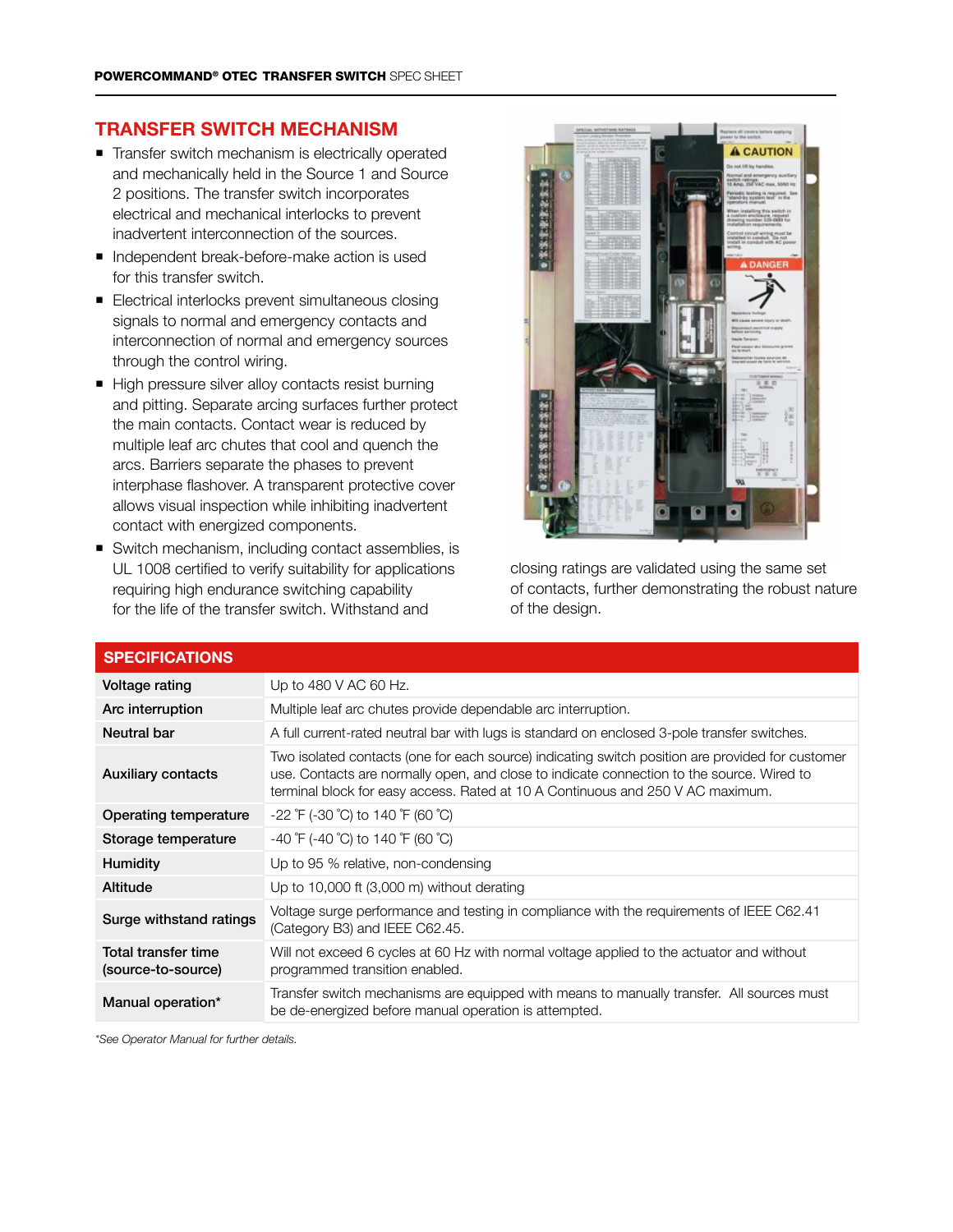#### TRANSITION MODES

Open delayed transition – In this transition mode the time required for the transfer switch to transfer between sources is adjustable so that the loadgenerated voltages decay to a safe level before connecting to an energized source. Recommended by NEMA MG-1 to prevent nuisance tripping breakers and load damage. Adjustable 0.5 secs-10 minutes, and default 0.5 seconds.

Open in-phase translation – Initiates open transition transfer when in-phase monitor senses both sources are in phase (voltage, phase and frequency). Operates in a break-before-make sequence. Includes ability to enable programmed transition as a backup. The

module waits indefinitely for synchronization unless the 'Return to programmed transition' function is active in which case after 2 minutes it performs a programmed delayed transfer.

## UL 1008 WITHSTAND AND CLOSING RATINGS (WCR)

The transfer switches listed below must be protected by circuit breakers or fuses. Referenced drawings include detailed listings of specific breakers or fuse types that must be used with the respective transfer switches. Consult with your distributor/dealer to obtain the necessary drawings. Withstand and Closing Ratings (WCR) are stated in symmetrical RMS amperes.

| TIME BASED RATINGS: 0.05S (3-CYCLES AT 60 HZ) |                           |                                                                   |      |          |  |  |  |  |
|-----------------------------------------------|---------------------------|-------------------------------------------------------------------|------|----------|--|--|--|--|
|                                               | Frame Amperage rating (A) | WCR (kA at Vmax and below) Max. MCCB rating (A) Drawing reference |      |          |  |  |  |  |
| ∣C.                                           | 400.600                   | 25 at 600 V                                                       | 1200 | A056M829 |  |  |  |  |

|  |  |  | <b>BREAKER PROTECTION</b> |  |  |  |  |  |
|--|--|--|---------------------------|--|--|--|--|--|
|  |  |  |                           |  |  |  |  |  |

|       |                           | <b>MOLDED CASE CIRCUIT BREAKER</b><br>(MCCB) PROTECTION       | <b>SPECIAL CIRCUIT</b><br><b>BREAKER PROTECTION</b>           |                                      |                      |                                                                     |                                                                     |                      |
|-------|---------------------------|---------------------------------------------------------------|---------------------------------------------------------------|--------------------------------------|----------------------|---------------------------------------------------------------------|---------------------------------------------------------------------|----------------------|
| Frame | Amperage<br>rating<br>(A) | With specific<br>manufacturers<br><b>MCCB</b><br>(kA at 480V) | With specific<br>manufacturers<br><b>MCCB</b><br>(kA at 600V) | Max<br><b>MCCB</b><br>ratings<br>(A) | Drawing<br>reference | With<br>specific<br>Current<br>limiting<br>breakers<br>(kA at 600V) | Max.<br>Current<br>limiting<br>breakers<br><b>CLB</b><br>rating (A) | Drawing<br>reference |
| A     | 125                       | 14                                                            | 14                                                            | 225                                  | A050J441             | 200                                                                 | 225                                                                 | A048J566             |
| B     | 225                       | 30                                                            | 30                                                            | 400                                  | A048E949             | 200                                                                 | 400                                                                 | A051D533             |
| C     | 400, 600                  | 65                                                            | 65                                                            | 1200                                 | A056M829             | 200                                                                 | 1200                                                                | A048J564             |

|       | <b>FUSE PROTECTION</b> |                                                |                                                |                      |  |  |  |  |  |
|-------|------------------------|------------------------------------------------|------------------------------------------------|----------------------|--|--|--|--|--|
| Frame | Amperage<br>rating (A) | <b>WCR</b> with current<br>limiting fuses (kA) | Fuse size and type                             | Drawing<br>reference |  |  |  |  |  |
| Α     | 125                    | 200                                            | 200 A, Class: J, RK1, RK5, T                   | A050J441             |  |  |  |  |  |
| B     | 225                    | 200                                            | 1200 A Class L or T, or 600A class J, RK1, RK5 | A048E949             |  |  |  |  |  |
| C     | 400, 600               | 200                                            | 1200 A Class L or T, or 600A class J, RK1, RK5 | A056M829             |  |  |  |  |  |

*\*All WCR values are at 600 V*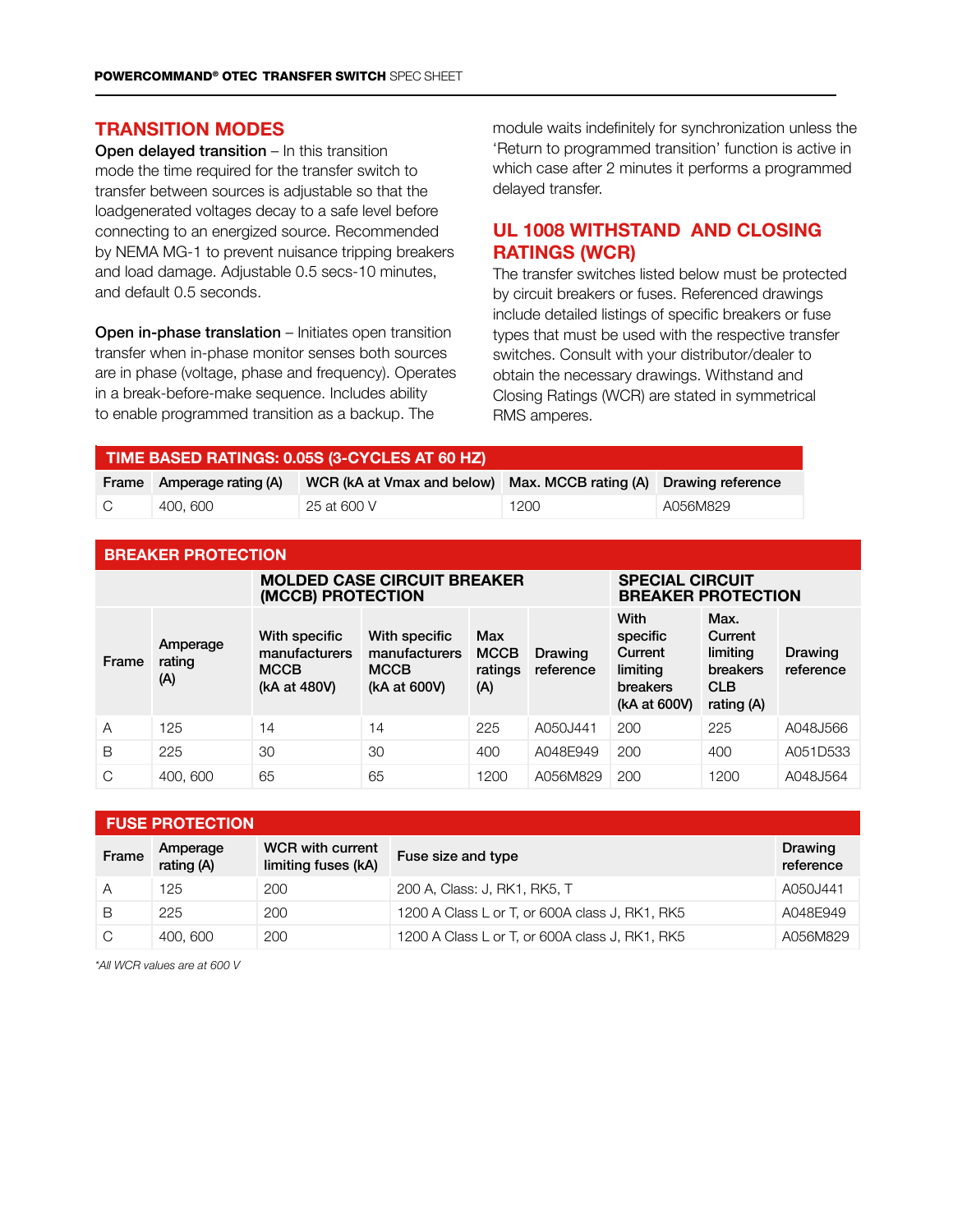|       | <b>TRANSFER SWITCH LUG CAPACITIES</b> |  |                      |  |  |  |  |  |  |
|-------|---------------------------------------|--|----------------------|--|--|--|--|--|--|
| Frame | Amperage rating (A) Cables per phase  |  | Size                 |  |  |  |  |  |  |
| A     | 125                                   |  | #12 AWG-2/0          |  |  |  |  |  |  |
| B     | 225                                   |  | #6 AWG - 300MCM      |  |  |  |  |  |  |
|       | 400                                   |  | One #4 AWG - 250 MCM |  |  |  |  |  |  |
| C     | 600                                   |  | 250 – 500 MCM        |  |  |  |  |  |  |

*\*All lugs 90°C rated and accept copper or aluminum wire unless indicated otherwise.*

*Refer to the latest NFPA 70 Article 310 - Conductors for general wiring for the ampacity calculations.*

## ENCLOSURE

The transfer switch and control are wall-mounted in a key-locking enclosure. Wire bend space complies with 2017 NEC.

| <b>DIMENSIONS – TRANSFER SWITCH IN UL TYPE 1 ENCLOSURE</b> |                     |        |      |       |     |       |     |        |     |
|------------------------------------------------------------|---------------------|--------|------|-------|-----|-------|-----|--------|-----|
| Frame                                                      | Amperage rating (A) | Height |      | Width |     | Depth |     | Weight |     |
|                                                            |                     | in     | mm   | in    | mm  | in    | mm  | lb     | kg  |
| Α                                                          | 125                 | 27     | 686  | 20.5  | 521 | 12    | 305 | 82     | 37  |
| В                                                          | 225                 | 35.5   | 902  | 26    | 660 | 16    | 406 | 165    | 75  |
| C                                                          | 400, 600            | 54     | 1372 | 25.5  | 648 | 18    | 457 | 225    | 102 |

| DIMENSIONS - TRANSFER SWITCH IN UL TYPE 3R ENCLOSURE |                               |      |      |              |     |                |     |        |     |                     |
|------------------------------------------------------|-------------------------------|------|------|--------------|-----|----------------|-----|--------|-----|---------------------|
| Frame                                                | Height<br>Amperage rating (A) |      |      | Width        |     | Depth          |     | Weight |     | <b>Cabinet Type</b> |
|                                                      |                               | in   | mm   | $\mathsf{I}$ | mm  | $\overline{m}$ | mm  | lb     | kg  |                     |
| A                                                    | 125                           | 34   | 864  | 26.5         | 673 | 12.5           | 318 | 125    | 57  | 3R                  |
| В                                                    | 225                           | 42.5 | 1080 | 30.5         | 775 | 16             | 406 | 1118   | 97  | 3R                  |
| C                                                    | 400, 600                      | 59   | 1499 | 27.5         | 699 | 16.5           | 419 | 275    | 125 | 3R                  |

## ENCLOSURE ACCESS FOR CABLE INSTALLATION AND MAINTENANCE

All frames allow for top, side, and bottom cable entry. NEC Requires Minimum 36" Front Access. Additional front clearance is needed to remove the mechanism. Refer to the outline drawing.

| <b>OTEC DRAWING PART NUMBERS</b> |                        |                        |           |  | <b>WIRING DIAGRAM PART NUMBERS</b> |                        |                                     |                 |  |
|----------------------------------|------------------------|------------------------|-----------|--|------------------------------------|------------------------|-------------------------------------|-----------------|--|
|                                  |                        | <b>Outline Drawing</b> |           |  |                                    |                        | <b>Wiring Diagram</b>               |                 |  |
| Frame                            | Amperage<br>rating (A) | Type 1                 | Type 3R   |  | Frame                              | Amperage<br>rating (A) | <b>Utility to Genset</b><br>(480 V) | Interconnection |  |
| Α                                | 125                    | 0310-0544              | 0310-0453 |  | Α                                  | 125                    |                                     |                 |  |
| B                                | 225                    | 0310-0414              | 0310-0454 |  | B                                  | 225                    | A065K034                            | A065H780        |  |
| C                                | 400, 600               | 0310-1307              | 0310-1315 |  | С                                  | 400, 600               |                                     |                 |  |